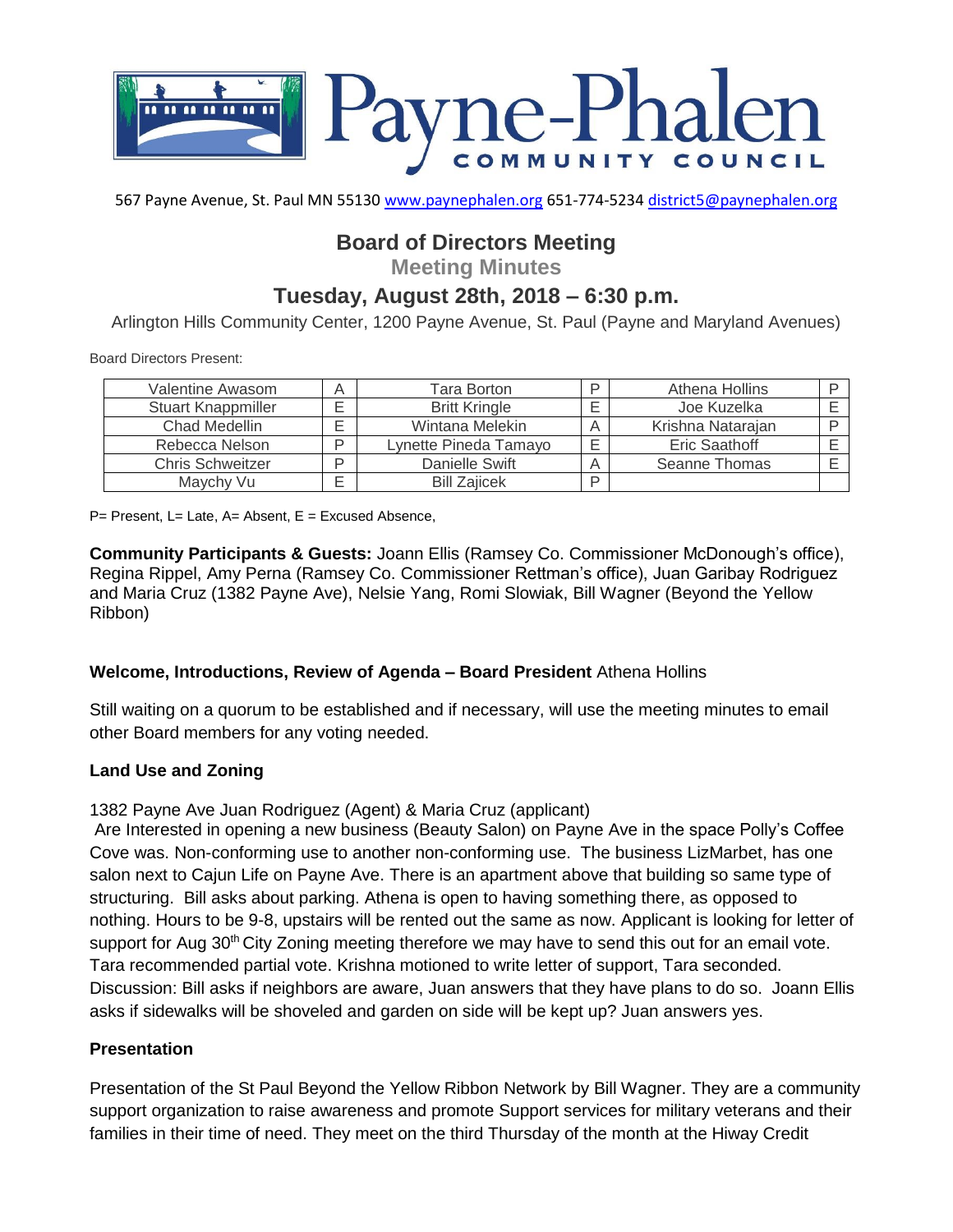Union. This Organization provides resources for help. Also view things as a two way street, if you know of a Veteran or a family who needs help or help finding resources point them in their direction. Likewise if you know of a resource let them know so that they can help spread the word. It is volunteer run, if you'd like to help you can. They are going to all 17 districts councils to educate. They are the Fiscal agent for Music in Mears. Tara interested in demographic information on Payne Phalen area. Steering committee and Board do not have any. They do keep up with all the official resources provided by the Government and also go Beyond that by finding more resources for any need that is identified or comes up. Romi interested in funding. It is an initiative begun in 2008. Getting stronger in the past few years, money goes to providing services. Bill suggests Robin put note in newsletter for volunteers for this organization.

## **Public Comment/Input/Announcements**

Presentation by Romi Slowiak about St. Paul's sister city in Changsha China, ancestral home to Hmong people. We have exchanged gifts with them. We have given them five Snoopy (Peanuts) statues, in exchange we get a pavilion which is being built in Phalen Park at this moment. A 2-acre classical china garden. Originated with comprehensive plan for Phalen in 2009. Due to uniqueness and unanticipated costs, you can have your name engraved on a granite block for minimum of \$1000 (donor plaque). If you or someone you know is interested, come on over to check it out. Should be done by the end of the year. In Nov of 2014 this was decided on and designed with feedback by the community.

Greetings from Nelsie Yang, new candidate for Ward 6 City Council, introducing herself and thanking the D5 Council for the work we do.

## **Consent agenda**:

Vote for letter of support for 1382 Payne from one non-conforming use to another, six ayes are collected.

Table to vote on minutes until next month (September).

## **Finance Report**:

990 report and attorney general report need motion to accept. Chris recommends making it an email as this is a legal document. Board packet is sent by email so take a look at it and make sure you have no questions or see discrepancies, refer questions to Chad.

Chris brought up 11 absences, five called in with valid excuses. Athena said these are being tracked and followed through on. We are representatives of the community and were voted on by the community and therefore we should be here.

## **President's report:**

Air Conditioning! City needs us to extend lease (five or seven years) in order to get funds from them. Options are asking landlord for funds and pay back in increments. He is willing to split the cost. Robin would like to wait for new ED for approval so he doesn't come in to fundraising for this right away. Chris said terms are typical for a lease like ours. A/C is not something that is typical for a small business, lesson learned. Lease up in April 2020. Is portable unit an option? No windows that